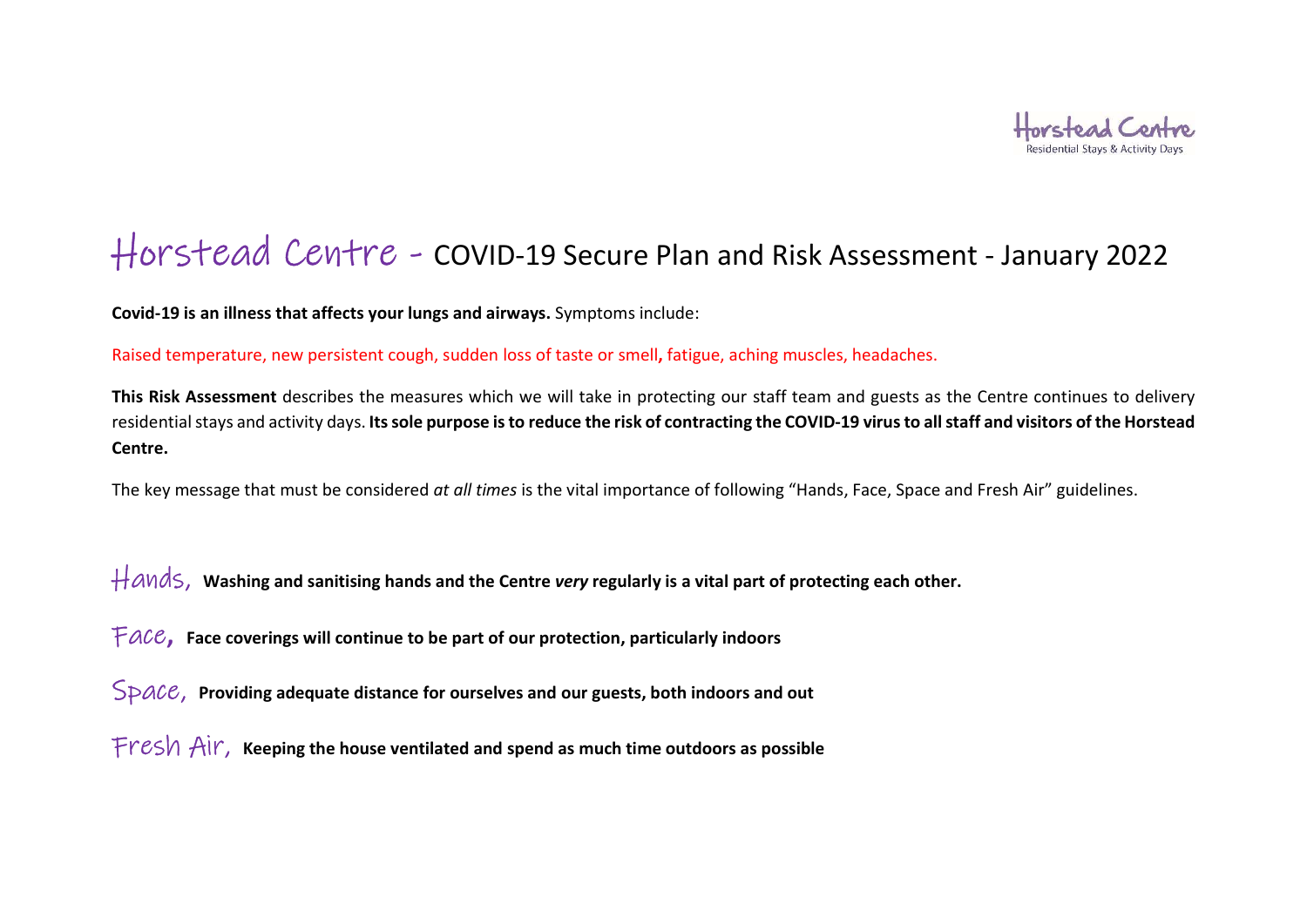| Staff and Workplace                                                                                                                                                                                                                                                                                                                                                                                                                                             |                                                                                                                                                                                         |                                          |                                                                                        |  |
|-----------------------------------------------------------------------------------------------------------------------------------------------------------------------------------------------------------------------------------------------------------------------------------------------------------------------------------------------------------------------------------------------------------------------------------------------------------------|-----------------------------------------------------------------------------------------------------------------------------------------------------------------------------------------|------------------------------------------|----------------------------------------------------------------------------------------|--|
| Controls Required                                                                                                                                                                                                                                                                                                                                                                                                                                               | Additional Controls and Key Documents.                                                                                                                                                  | By whom?                                 | How often?                                                                             |  |
| Hands<br>Hand washing facilities with soap and water in place.<br>Employees will wash their hands for 20 seconds with water and soap and dry with<br>disposable towels.<br>Staff informed that the wearing of gloves is not a substitute for good hand washing.<br>Staff encouraged to protect the skin by applying emollient cream regularly<br>Gel/foam sanitisers at main entrances and in any area in which washing facilities are<br>not readily available | https://www.nhs.uk/live-well/healthy-<br>body/best-way-to-wash-your-hands/                                                                                                              | Every staff<br>member                    | Regularly<br>throughout the day<br>and each time we<br>exit and enter the<br>building. |  |
| Face<br>Face coverings are to be used by all staff that wish to indoors. This is no longer<br>insisted upon. It is strongly recommended that they ware worn when in close<br>proximity to one another i.e. when working closely together on one computer.<br>When coughing or sneezing look to find a space without other in it and cough into<br>your elbow or tissue before washing and sanitising your hands Catch it, Bin it Kill it.                       | Follow Catch it, Bin it, Kill it and to avoid<br>touching face, eyes, nose or mouth with<br>unclean hands. Tissues will be made available<br>throughout the workplace.                  | Every staff<br>member unless<br>exempted | <b>Until Further</b><br>notice                                                         |  |
| Space<br>We will try to keep all indoor areas free from overcrowding and will consider wearing<br>masks when they do become so.<br><b>Toilets</b><br>Staff use downstairs hallway toilets and kitchen toilet, sanitising each time<br>٠<br>and keeping ventilated. Sanitising spray                                                                                                                                                                             | https://www.publichealth.hscni.net/news/covi<br>d-19-coronavirus<br>https://www.gov.uk/government/publications/<br>covid-19-guidance-on-social-distancing-and-<br>for-vulnerable-people | <b>Every Staff</b><br>member             | Until further notice<br>but under constant<br>review.                                  |  |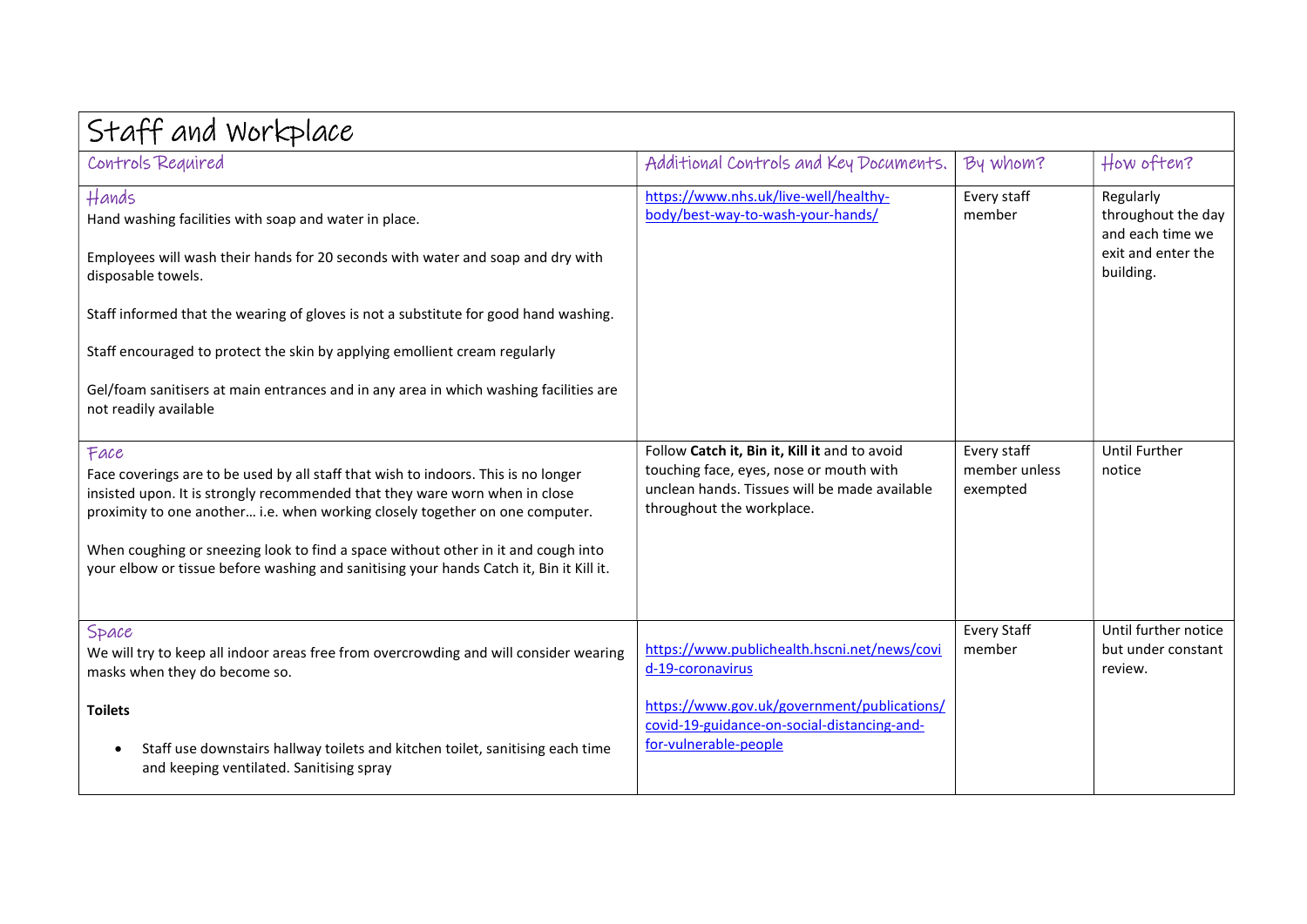| School Staff/group leaders are allocated Upstairs purple bathroom and<br>downstairs level access toilet.<br>Children are allocated upstairs washrooms according to their sub-group.<br>$\bullet$<br>School children may use downstairs hallway toilets also but are encouraged to use                          |                                                                                                                                                          |                                                 |                                                      |
|----------------------------------------------------------------------------------------------------------------------------------------------------------------------------------------------------------------------------------------------------------------------------------------------------------------|----------------------------------------------------------------------------------------------------------------------------------------------------------|-------------------------------------------------|------------------------------------------------------|
| other option unless these are necessary (such as when upstairs has been cleaned and<br>shut off)                                                                                                                                                                                                               |                                                                                                                                                          |                                                 |                                                      |
| Rest breaks/areas for staff. Staff encouraged to use outdoors areas for rest times,<br>during residentials rest areas will be negotiated with each visiting group. Ops office<br>will be well ventilated for those resting there.                                                                              |                                                                                                                                                          |                                                 |                                                      |
| Fresh Air<br>Fresh air is vital to reducing the risk of infection; the house, and particularly any<br>shared space throughout, will be well always ventilated. All staff to take responsibility<br>for ventilation where possible.                                                                             | <b>Ventilating Indoors Spaces</b>                                                                                                                        | All staff                                       | Where appropriate                                    |
| Cleaning<br>Frequently cleaning and disinfecting of objects and surfaces that are touched<br>regularly is crucial and everyone's responsibility. Particularly in areas of high use<br>such as door handles, taps, toilets, light switches, reception area. Using appropriate<br>cleaning products and methods. | Cleaning equipment will be available in the<br>cleaning cupboard, ready for those allocated to<br>cleaning or wanting to quickly wipe down key<br>areas. | Housekeeping and<br>all staff when<br>necessary | As often as<br>possible, multiple<br>times each day. |
| Testing, Vaccination and Symptoms                                                                                                                                                                                                                                                                              | If you receive a positive COVID Test Result                                                                                                              | Every staff<br>member                           | When symptoms<br>occur                               |
| The Horstead Centre asks that all staff to test themselves using Rapid Lateral Flow<br>Tests if they develop persistent COVID symptoms. The Horstead Centre will<br>reimburse the cost of a test if this is necessary.                                                                                         | Contact your direct manager<br>1.<br>Leave work or stay away from work<br>2.<br><b>Communicate results to manager</b><br>з.<br>who will advise further   |                                                 |                                                      |
| The Horstead Centre strongly encourages all staff to be vaccinated for COVID-19. We<br>will continue to provide all necessary support to staff to access vaccination and<br>essential testing.                                                                                                                 | When to self-isolate and what to do -<br>Coronavirus (COVID-19) - NHS (www.nhs.uk)                                                                       |                                                 |                                                      |
| Separate instructions and guidelines are written in HC's COVID Testing and<br>Vaccination Policy and Procedures.                                                                                                                                                                                               |                                                                                                                                                          |                                                 |                                                      |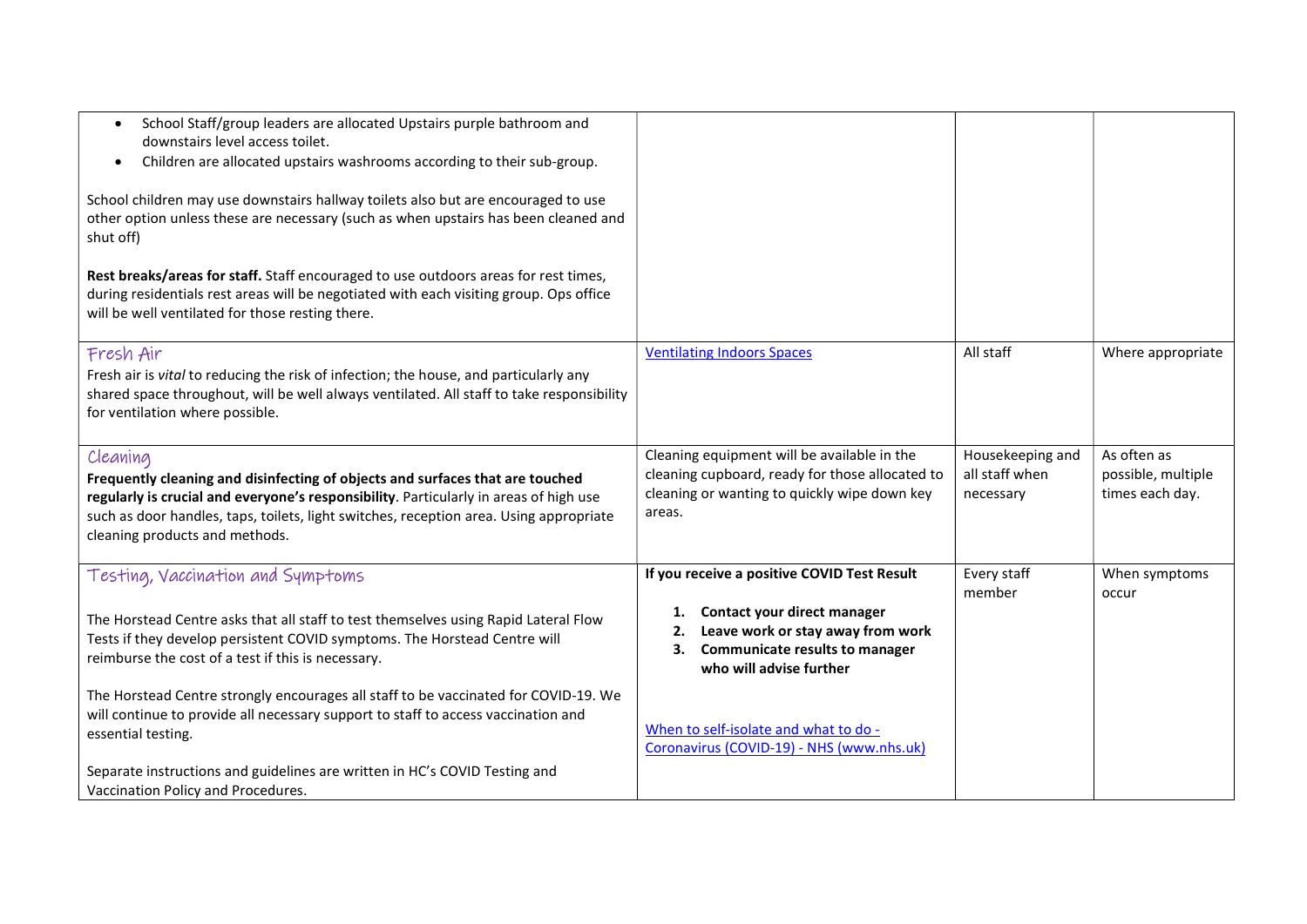| <i><b>Wellbeing</b></i><br>These last years have been difficult and uncertain times. Each of us has felt an impact<br>on our wellbeing as a result of the COVID pandemic. The Horstead Centre will try to<br>be accommodating and flexible in every way we can. Talk to each other and to the<br>manager particularly. There is rarely a situation that cannot be worked through. | Managers will offer support to staff who are<br>affected by Coronavirus or has a family<br>member affected.<br>Regular communication of mental health<br>information and open-door policy for those<br>who need additional support. |  |
|-----------------------------------------------------------------------------------------------------------------------------------------------------------------------------------------------------------------------------------------------------------------------------------------------------------------------------------------------------------------------------------|-------------------------------------------------------------------------------------------------------------------------------------------------------------------------------------------------------------------------------------|--|
| Rev. Chris is available to all staff and wishes to let each of us know that a<br>conversation, time to pray, and his personal support are available to each of us.                                                                                                                                                                                                                |                                                                                                                                                                                                                                     |  |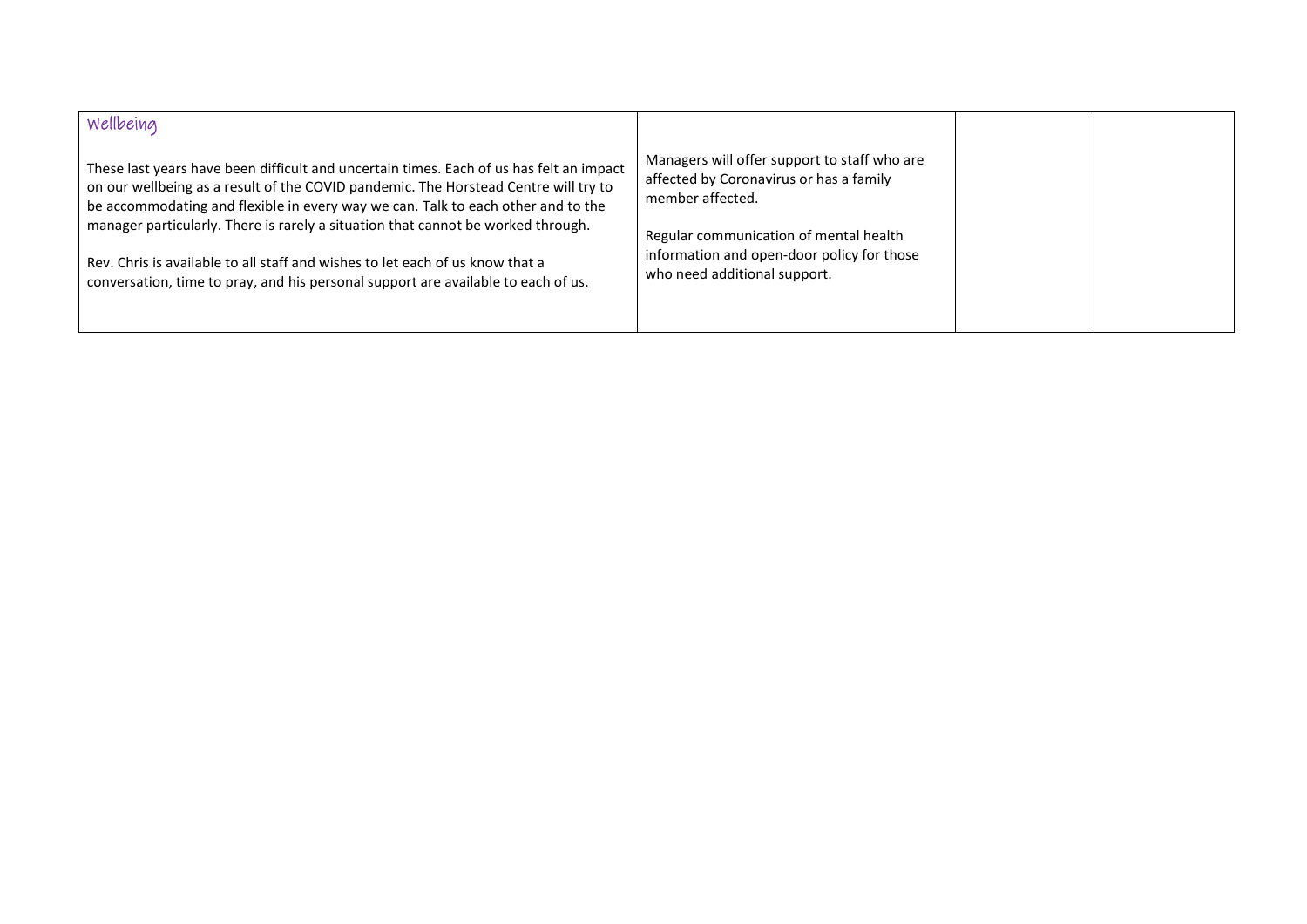| Delivering safe experiences for our guests                                                                                                                                                                                                                                                                                                                                                                                                     |                                                                                                                                                                                                                                                                   |                                                                      |                   |
|------------------------------------------------------------------------------------------------------------------------------------------------------------------------------------------------------------------------------------------------------------------------------------------------------------------------------------------------------------------------------------------------------------------------------------------------|-------------------------------------------------------------------------------------------------------------------------------------------------------------------------------------------------------------------------------------------------------------------|----------------------------------------------------------------------|-------------------|
| Controls Required                                                                                                                                                                                                                                                                                                                                                                                                                              | Additional Controls/Comments                                                                                                                                                                                                                                      | By whom?                                                             | How<br>often?     |
| Pre-Visit<br>We ask that each group allocates students/children into their activity groups before their visit.<br>According to activity ratios and current national and local government restrictions<br>We will ask for medical information and allergens to be clearly attributed to a named individual.<br>We will ensure that each parent and adult has read and understood our COVID Secure Statement, as<br>written on our Consent Form. | Each of these measures are subject to<br>changes in national and local guidance.<br>Key guidance on the safe delivery of<br>residentials stays are:<br>Hotels and other guest accommodation -<br>Working safely during coronavirus (COVID-                        | Management<br>Chief Instructor<br>Administration                     | For each<br>group |
| We will make sure the Centre is clearly signposted for COVID - secure guidelines and to show where the<br>allocated toilets are.<br>Whilst we know our baseline Covid Secure measures, we will also discuss with each group their<br>preference for additional processes. E.G. Some schools will be happy to have their whole group dine<br>together, others may prefer to keep the same groups as are sharing activities and bedrooms.        | 19) - Guidance - GOV.UK (www.gov.uk)<br><b>Schools COVID-19 operational guidance</b><br>(publishing.service.gov.uk)<br>UK Outdoors Covid-19 Secure Policy and<br>Procedures 1st October 2021 Draft<br>041021.pdf                                                  |                                                                      |                   |
| Arrivals and COVID Secure "House Rules"<br>Each group will be welcomed on site by as many staff as are available.<br>Temperature checks will be no longer be required on arrival<br>Each group will receive an introductory welcome briefing outlining the house rules and COVID - Secure<br>measures                                                                                                                                          | Children should be regularly reminded to<br>wash their hands when they:<br>enter or leaving building.<br>use bathrooms<br>before and after eating or<br>drinking<br>Report if anyone is feeling poorly<br>Children are asked not to go into<br>each other's rooms | <b>Instructing Team</b><br><b>Visiting Group</b><br>Leaders/teachers | For each<br>group |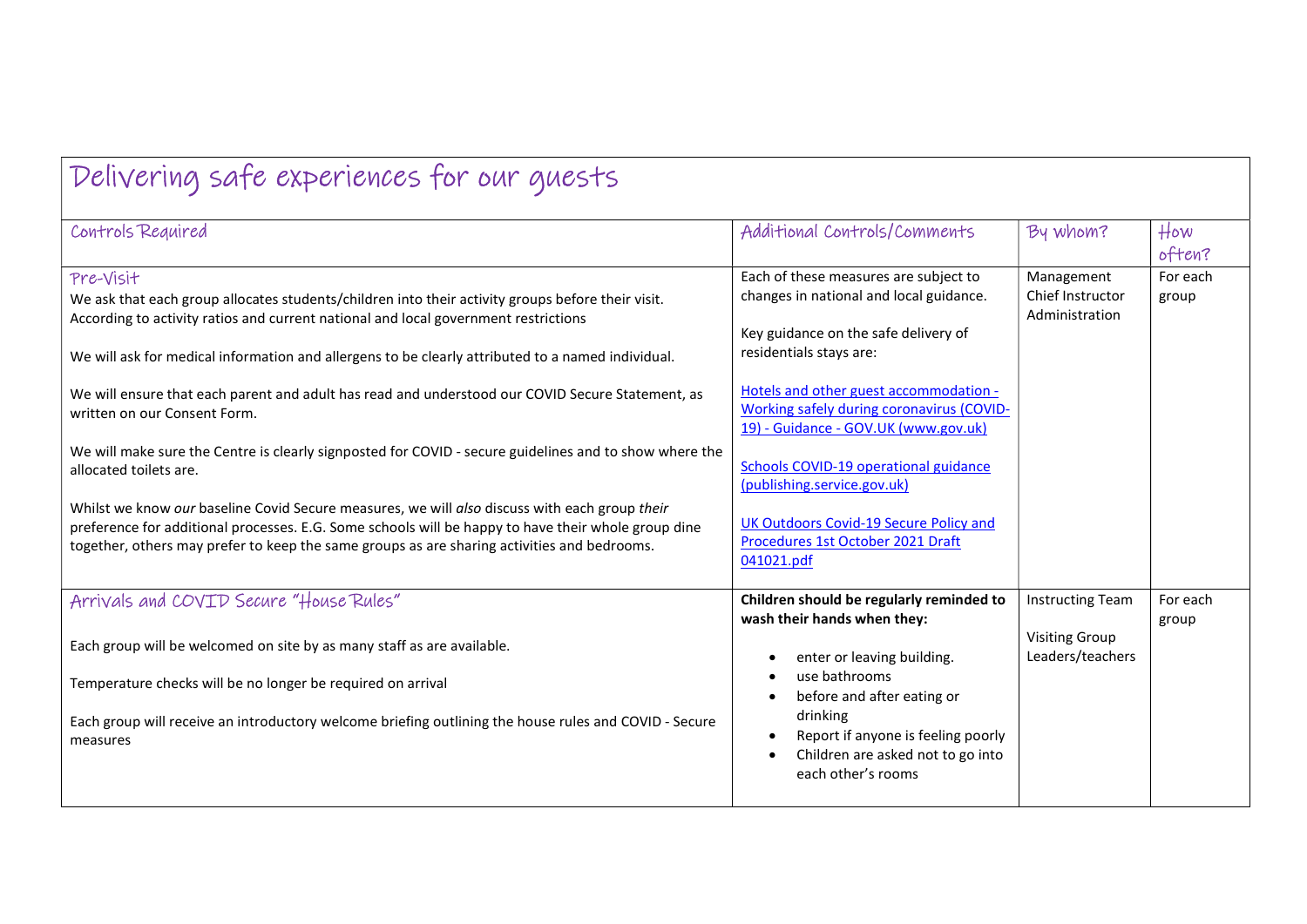| <b>Face Coverings:</b>                                                                                  | Children must keep windows open in        |                         |               |
|---------------------------------------------------------------------------------------------------------|-------------------------------------------|-------------------------|---------------|
| Are not currently required - although Horstead Centre Staff may still wear them on occasions when       | rooms if weather suits.                   |                         |               |
| they're in close proximity or confined spaces with members of our visiting groups.                      | Protective measures for holiday or after- |                         |               |
|                                                                                                         | school clubs and other out-of-school      |                         |               |
| <b>Considerations for visiting Adults include:</b>                                                      | settings for children during the          |                         |               |
|                                                                                                         | coronavirus (COVID-19) outbreak -         |                         |               |
| Hands - Please wash hands regularly and encourage all children to do the same                           | GOV.UK (www.gov.uk)                       |                         |               |
| Face - All visiting adults and Centre Staff and asked to wear a face covering indoors                   |                                           |                         |               |
| Space - Please maintain social distancing with our staff                                                |                                           |                         |               |
| Fresh Air - Help us to keep rooms ventilated and children outside where possible                        |                                           |                         |               |
| Talk to $us - Is$ anyone poorly?                                                                        |                                           |                         |               |
| We will share our relevant Fire Safety Documents and guidance with the Party Leader.                    |                                           |                         |               |
|                                                                                                         |                                           |                         |               |
| Accommodation                                                                                           | Children are asked and reminded not to    | Management              | For each      |
| For residential stays, each group over 25 people will have sole occupancy of the building facilities to | go into each other's rooms                | Administration          | group and     |
| maintain the Covid Security of their group.                                                             |                                           |                         | until further |
|                                                                                                         | Hotels and guest accommodation -          | <b>Visiting Group</b>   | notice        |
| Where possible we will limit the numbers of children and staff sleeping in each bedroom, according to   | Working safely during coronavirus (COVID- | Leaders/teachers        |               |
| the most up-to-date guidance for the industry. Bedrooms will also be pre-allocated and recorded on      | 19) - Guidance - GOV.UK (www.gov.uk)      |                         |               |
| the Horstead Centre Fire Register.                                                                      |                                           |                         |               |
|                                                                                                         |                                           |                         |               |
| Schools are responsible for allocating bathrooms to students.                                           |                                           |                         |               |
| Where possible we will offer visiting adults individual rooms.                                          |                                           |                         |               |
|                                                                                                         |                                           |                         |               |
| Bedrooms must be well ventilated, for as much of the day as possible.                                   |                                           |                         |               |
|                                                                                                         |                                           |                         |               |
| Activities                                                                                              | Regular briefings are important, to learn | <b>Instructing Team</b> | For each      |
|                                                                                                         | and improve our processes.                | led by Chris            | group         |
| We will follow the COVID-Secure guidelines and risk assessments as prepared by the chief Instructor for |                                           |                         |               |
| each activity.                                                                                          |                                           |                         |               |
|                                                                                                         |                                           |                         |               |
|                                                                                                         |                                           |                         |               |
| Certain activities will not be offered under tighter levels of restrictions                             |                                           |                         |               |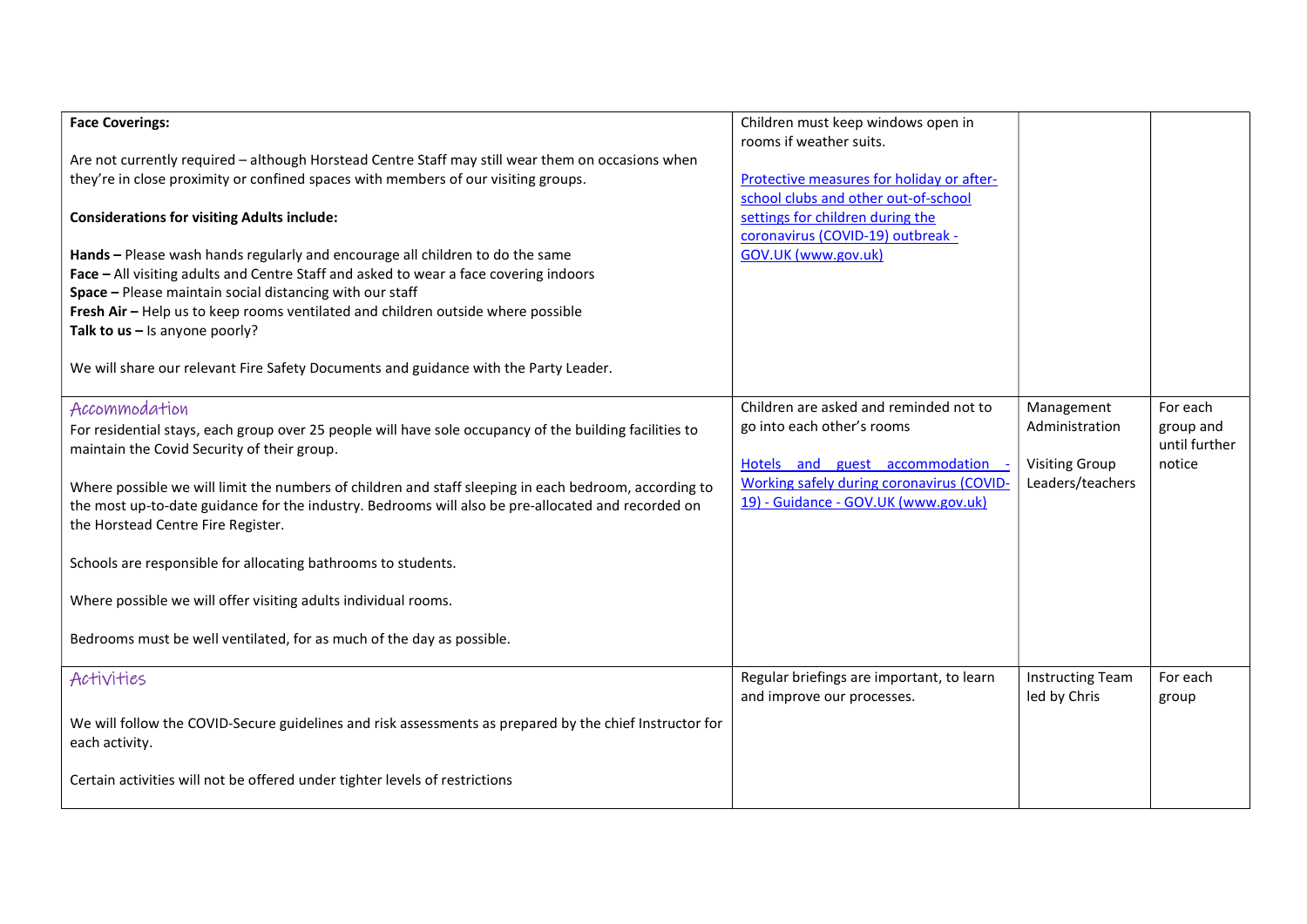| Ratios (instructor-participant) will be limited under tighter levels of restrictions                                                                                                                 |                                                                                         |                                           |                         |
|------------------------------------------------------------------------------------------------------------------------------------------------------------------------------------------------------|-----------------------------------------------------------------------------------------|-------------------------------------------|-------------------------|
| Groups sizes are limited under tighter levels of restrictions                                                                                                                                        |                                                                                         |                                           |                         |
| We will allow sufficient time for toilet and handwashing breaks for staff and for visitors. To avoid<br>overcrowding of toilet areas.                                                                |                                                                                         |                                           |                         |
| Catering                                                                                                                                                                                             | IMPORTANT - We will be led by each                                                      | Cook                                      | For each                |
| As always, handwashing will be regular and thorough; gloves are not required                                                                                                                         | visiting group as to their preference<br>regarding dining together. Most schools        | Kitchen Assistant<br>Management           | group, until<br>Further |
| To reduce risk of transmission the Kitchen Team will serve all cooked food in person. At breakfast the                                                                                               | will prefer to eat together, but some may                                               |                                           | notice                  |
| students will help themselves to a buffet breakfast.                                                                                                                                                 | want more space. If this is the case, we<br>will split the groups into two dining rooms | <b>Visiting Group</b><br>Leaders/teachers |                         |
| Children will make their own packed lunches each morning before breakfast as usual. At times of<br>increased COVID risk the Centre will consider making lunches for visitors in the Kitchen instead. | or offer a staggered mealtime.                                                          |                                           |                         |
|                                                                                                                                                                                                      | Kitchen is limited to two members of staff                                              |                                           |                         |
| Face Coverings will be worn when serving food.                                                                                                                                                       | although additional staff may be needed<br>to help serve. Any instructing staff helping |                                           |                         |
| Kitchen team to be designated the kitchen toilet/washroom.                                                                                                                                           | to serve must put on kitchen change to a<br>clean tee-shirt if helping.                 |                                           |                         |
| The kitchen will remain well ventilated at all times                                                                                                                                                 |                                                                                         |                                           |                         |
|                                                                                                                                                                                                      | Guidance for food businesses on<br>coronavirus (COVID-19) - GOV.UK                      |                                           |                         |
|                                                                                                                                                                                                      | (www.gov.uk)                                                                            |                                           |                         |
|                                                                                                                                                                                                      | https://www.food.gov.uk/business-                                                       |                                           |                         |
|                                                                                                                                                                                                      | guidance/adapting-restaurants-and-food-<br>delivery-during-covid-19                     |                                           |                         |
|                                                                                                                                                                                                      | https://www.hse.gov.uk/coronavirus/disin                                                | Housekeeping,                             | For<br>each             |
| Cleaning, During and after Stay                                                                                                                                                                      | fecting-premises-during-coronavirus-                                                    | <b>Instructing Team</b>                   | group, daily            |
| Cleaning is vital to minimising the risk of COVID. All Horstead staff will be involved in setting an                                                                                                 | outbreak.htm                                                                            | Management and                            |                         |
| example in handwashing and sanitising. We ask that visiting adults join us in setting a strong example                                                                                               | Chris and Will to lead the allocation of                                                | visitors                                  |                         |
| an encouraging to children to do the same.                                                                                                                                                           | those tasks to other staff members.                                                     |                                           |                         |
|                                                                                                                                                                                                      |                                                                                         |                                           |                         |